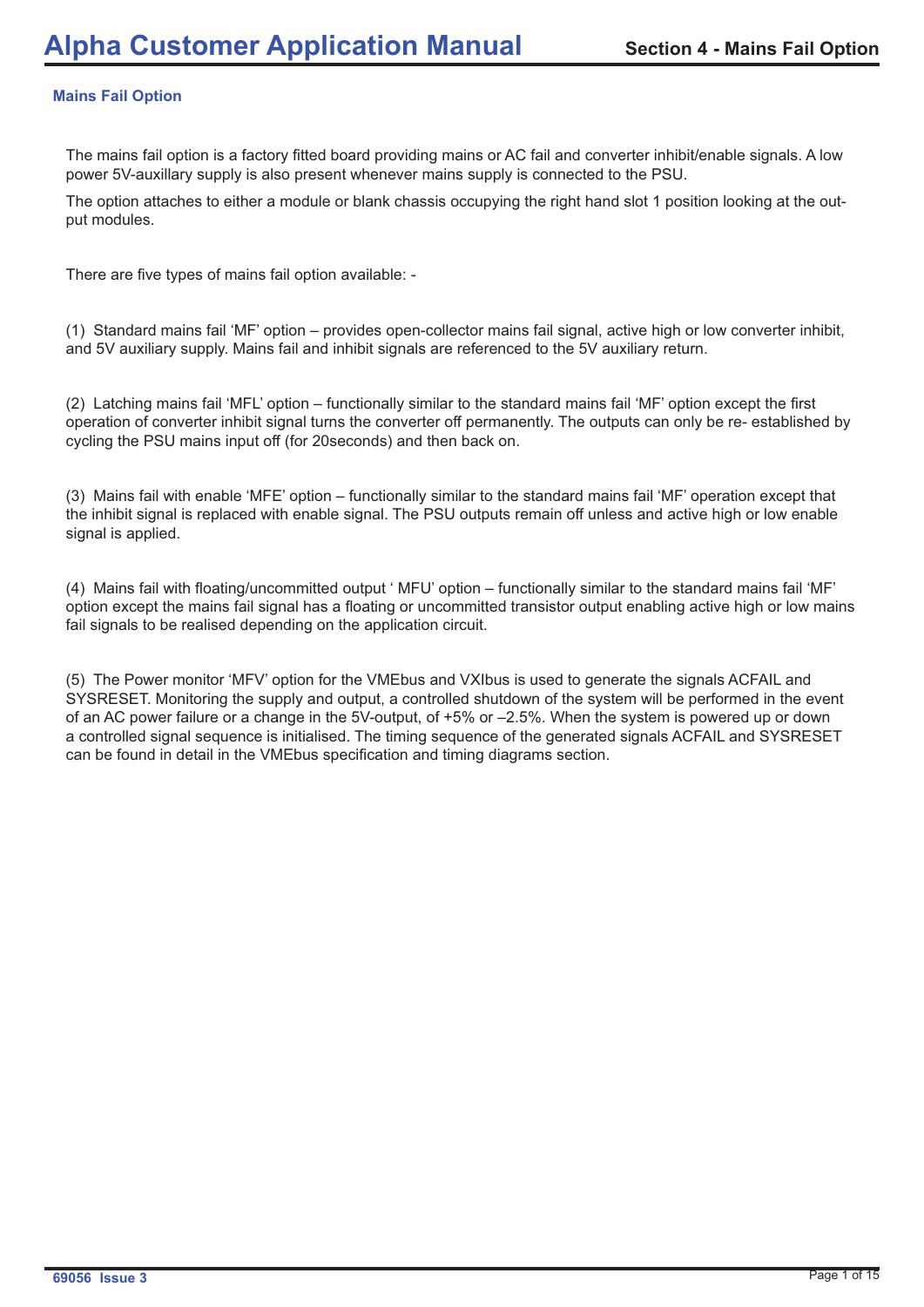### **Standard Mains Fail 'MF' and Latching Mains Fail 'MFL' option**

### Specifications - all voltages with respect to auxiliary 0Volts (pin 4) unless otherwise stated

| Active low Inhibit – pin 1<br>Max Inhibit voltage for PSU off<br>Min Inhibit voltage for PSU on<br>Open circuit Inhibit voltage<br>Delay time Inhibit to outputs off<br>Delay time Inhibit to outputs on<br>PSU i/p power when Inhibited | 0.8V max (sink current typically 5mA)<br>$2.0V$ min<br>5V<br>typ 0.65mS (see timing diagrams)<br>CA400, CA1000 typ 0.2mS; CA600 typ 0.43mS<br>CA400 typ 12W, CA600 typ 15W, CA1000/1250 typ 26W                 |
|------------------------------------------------------------------------------------------------------------------------------------------------------------------------------------------------------------------------------------------|-----------------------------------------------------------------------------------------------------------------------------------------------------------------------------------------------------------------|
| Active high Inhibit - pin 5<br>Min Inhibit voltage for PSU off<br>Max Inhibit voltage for PSU on<br>Source current Inhibit = 5V<br>Source current Inhibit = 12V<br>Max Inhibit voltage                                                   | $2.0V$ min<br>$0.8V$ max<br>typ 1mA<br>typ 2.5mA<br>15V max                                                                                                                                                     |
| Mains Fail signal – pin 3<br>Max sink current<br>Max open circuit voltage<br>Warning time to DC output fall                                                                                                                              | 50 <sub>m</sub> A max<br>50V max<br>5mS min (see timing diagrams)                                                                                                                                               |
| Auxiliary supply – pin 2 to pin 4<br>Output voltage<br>Max continuous output current<br>Overload protection<br>Auxiliary output rise<br>Auxiliary output fall<br>Isolation to earth                                                      | 5V +/- 5% (+ve pin 2, -ve pin 4)<br>50 <sub>m</sub> A max<br>thermal shutdown<br>typ >50mS before DC outputs rise (see timing diagrams)<br>typ >1.5S after DC outputs fall (see timing diagrams)<br>500V DC max |

# **Internal Schematic**<br> **Internal Schematic**<br> **Internal Schematic**<br> **Internal Schematic**



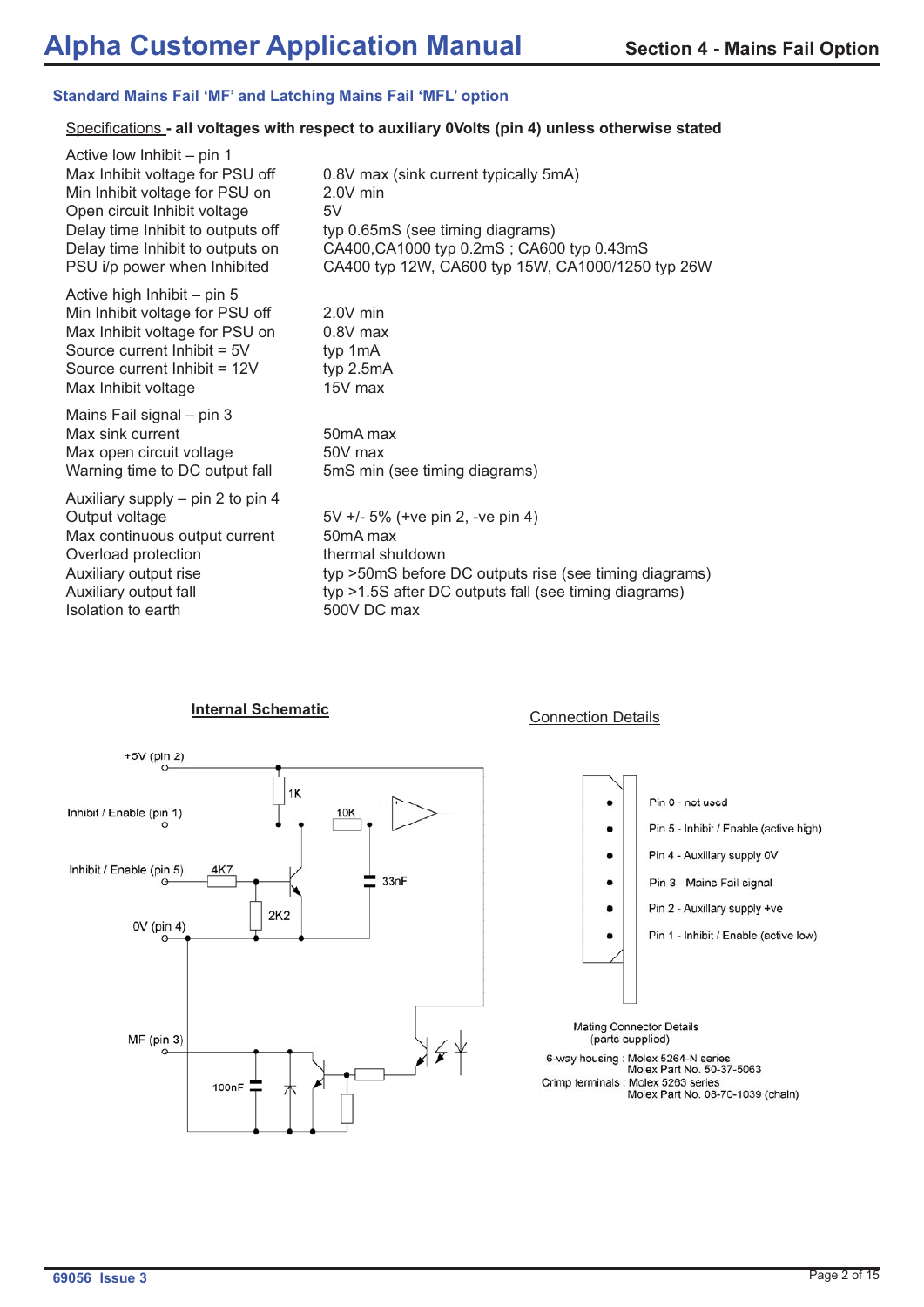### **Mains Fail with converter enable 'MFE' option**

### Specifications - all voltages with respect to auxiliary 0Volts (pin 4) unless otherwise stated

Active low enable – pin 1 Max enable voltage for PSU on 0.8V max (sink current typically 5mA) Min enable voltage for PSU off 2.0V min Open circuit enable voltage 6V Delay time enable to outputs off typ 0.65mS (see timing diagrams)

Active high enable – pin 5 Min enable voltage for PSU on 2.0V min Max enable voltage for PSU off 0.8V max Source current enable =  $5V$  typ 1mA Source current enable = 12V typ 2.5mA Max enable voltage 15V max

Mains Fail signal – pin 3 Max sink current 50mA max Max open circuit voltage 600 max

Auxiliary supply – pin 2 to pin 4 Max continuous output current 50mA max Overload protection thermal shutdown Isolation to earth 500V DC max

Delay time enable to outputs on CA400,CA1000 typ 0.2mS ; CA600 typ 0.43mS PSU i/p power when not enabled CA400 typ 12W, CA600 typ 15W, CA1000/1250 typ 26W

Warning time to DC output fall 5mS min (see timing diagrams)

Output voltage  $5V + 5\%$  (+ve pin 2, -ve pin 4) Auxiliary output rise typ >50mS before DC outputs rise (see timing diagrams) Auxiliary output fall typ >1.5S after DC outputs fall (see timing diagrams)

### +5V (pin 2) Pin 6 - not used  $1K$ Pin 5 - Inhibit / Fnable (active high) 10K Inhibit / Enable (pin 1)  $\bullet$ Pin 4 - Auxillary supply 0V Pin 3 - Mains Fail signal Inhibit / Enable (pin 5) 4K7 33nF Pin 2 - Auxillary supply +ve  $2K2$ Pin 1 - Inhibit / Enable (active low) 0V (pin 4)  $\sim$ **Mating Connector Details** (parts supplied) MF (pin 3)  $\frac{1}{2}$   $\leq$   $\frac{1}{2}$ 6-way housing : Molex 5264-N series<br>Molex Part No. 50-37-5063 Crimp terminals : Molex 5263 series Molex Part No. 08-70-1039 (chain) 100<sub>n</sub>F

### **Internal Schematic** Connection Details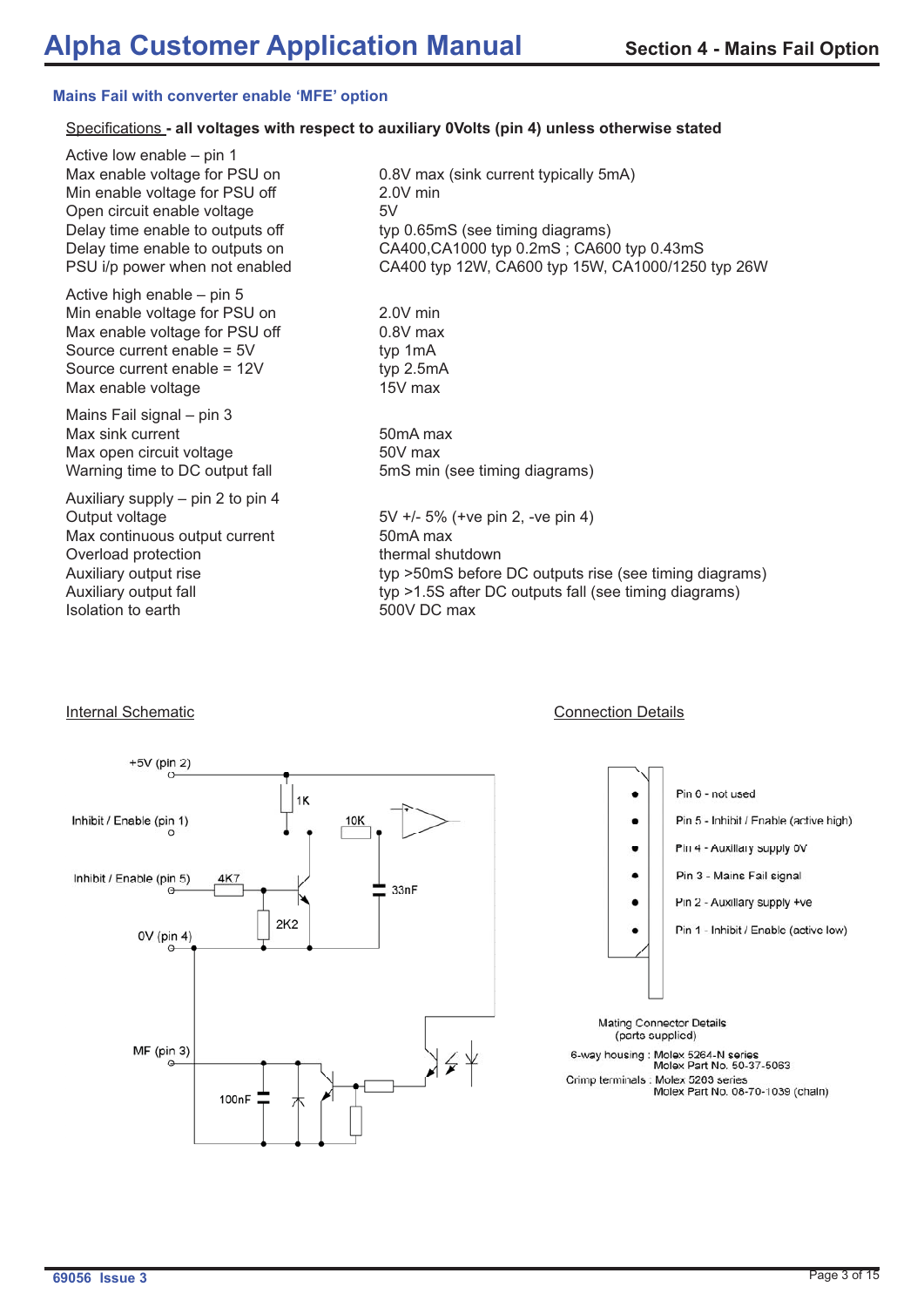### **Mains Fail with floating/uncommitted output signal 'MFU' option**

### Specifications - all voltages with respect to auxiliary 0Volts (pin 4) unless otherwise stated

| Active low Inhibit – pin 1                                                                            |                                                                                                                                    |
|-------------------------------------------------------------------------------------------------------|------------------------------------------------------------------------------------------------------------------------------------|
| Max Inhibit voltage for PSU off<br>Min Inhibit voltage for PSU on<br>Open circuit Inhibit voltage     | 0.8V max (sink current typically 5mA)<br>2.0V min<br>5V                                                                            |
| Delay time Inhibit to outputs off<br>Delay time Inhibit to outputs on<br>PSU i/p power when Inhibited | typ 0.65mS (see timing diagrams)<br>CA400, CA1000 typ 0.2mS; CA600 typ 0.43mS<br>CA400 typ 12W, CA600 typ 15W, CA1000/1250 typ 26W |
| Active high Inhibit – pin 5                                                                           |                                                                                                                                    |
| Min Inhibit voltage for PSU off                                                                       | 2.0V min                                                                                                                           |
| Max Inhibit voltage for PSU on                                                                        | $0.8V$ max                                                                                                                         |
| Source current Inhibit = 5V                                                                           | typ 1mA                                                                                                                            |
| Source current Inhibit = 12V                                                                          | typ $2.5mA$                                                                                                                        |
| Max Inhibit voltage                                                                                   | 15V max                                                                                                                            |
| Mains Fail signal - pin 3 & pin 6                                                                     |                                                                                                                                    |
| Optocoupler transistor collector                                                                      | connector pin 6                                                                                                                    |
| Optocoupler transistor emitter                                                                        | connector pin 3                                                                                                                    |
| Max collector current for Vce<0.8V                                                                    | 5 <sub>m</sub> A max                                                                                                               |
| Max collector-emitter voltage                                                                         | 50V max                                                                                                                            |
| Warning time to DC output fall                                                                        | 5mS min (see timing diagrams)                                                                                                      |
| Max float voltage with respect to pin450V max                                                         |                                                                                                                                    |
| Auxiliary supply – pin 2 to pin 4                                                                     |                                                                                                                                    |
| Output voltage                                                                                        | 5V +/- 5% (+ve pin 2, -ve pin 4)                                                                                                   |

Max continuous output current 50mA max Overload protection thermal shutdown Isolation to earth 500V DC max

Auxiliary output rise typ >50mS before DC outputs rise (see timing diagrams) Auxiliary output fall typ >1.5S after DC outputs fall (see timing diagrams)

### Internal Schematic **Connection Details**





6-way housing : Molex 5264-N series<br>Molex Part No. 50-37-5063 Crimp terminals : Molex 5263 series<br>Molex Part No. 08-70-1039 (chain)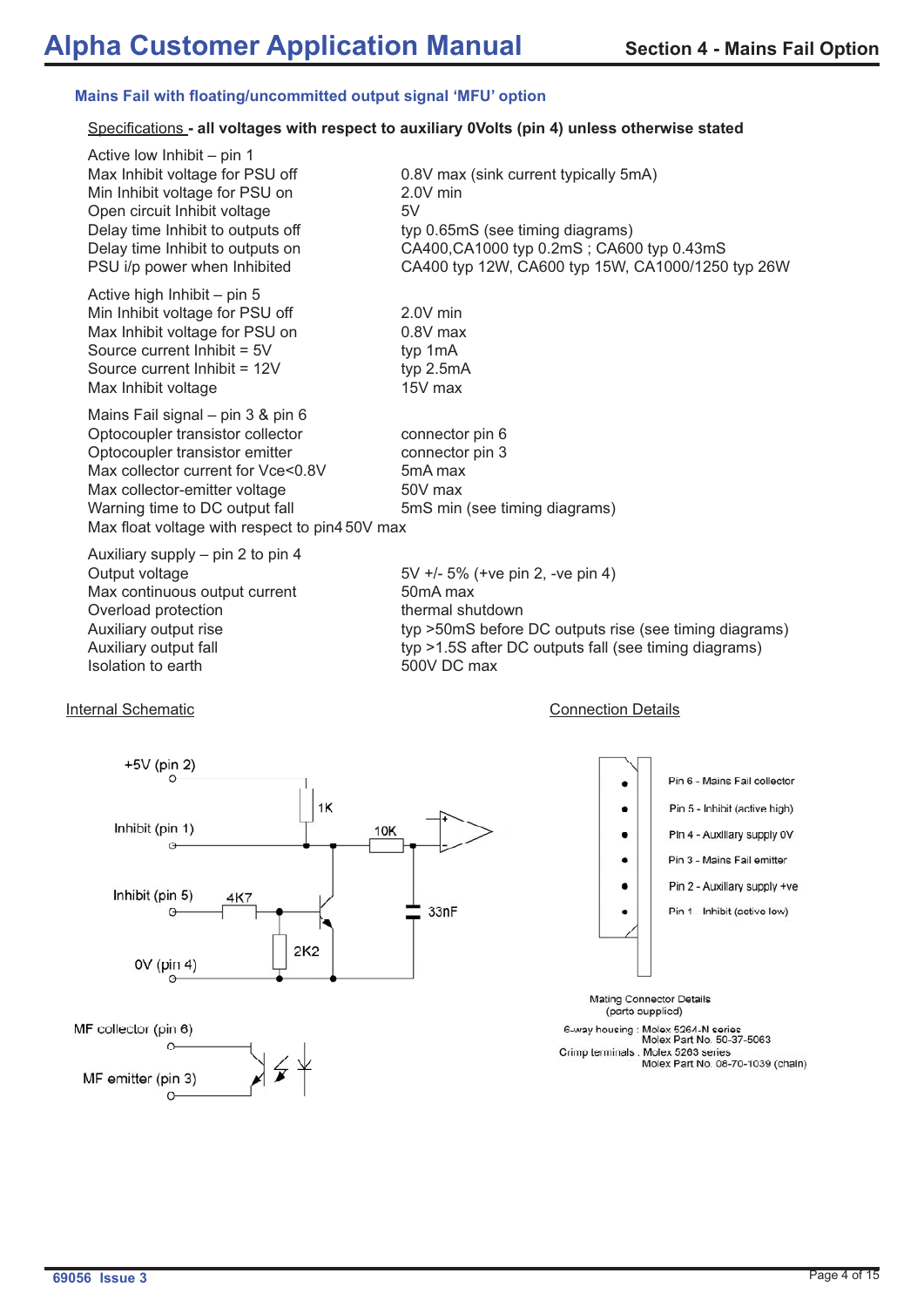### **Power Monitor 'MFV' option for the VMEbus and VXIbus**

## Specifications - all voltages with respect to auxiliary 0Volts (pin 4) unless otherwise stated

Active low Inhibit – pin 1 Min Inhibit voltage for PSU on 2.0V min Open circuit Inhibit voltage 5V

Active high Inhibit – pin 5 Min Inhibit voltage for PSU off 2.0V min Max Inhibit voltage for PSU on 0.8V max Source current Inhibit = 5V typ 1mA Source current Inhibit = 12V typ 2.5mA Max Inhibit voltage 15V max

Auxiliary supply – pin 2 to pin 4 Max continuous output current 50mA max Overload protection thermal shutdown Isolation to earth 500V DC max

ACFAIL – pin 3 Max open circuit voltage **38V** max

SYSRESET – pin 6 Max open circuit voltage **38V** max



Max Inhibit voltage for PSU off 0.8V max (sink current typically 5mA) Delay time Inhibit to outputs off typ 0.65mS (see timing diagrams) Delay time Inhibit to outputs on CA400,CA1000 typ 0.2mS ; CA600 typ 0.43mS PSU i/p power when Inhibited CA400 typ 12W, CA600 typ 15W, CA1000/1250 typ 26W

Output voltage 5V +/- 5% (+ve pin 2, -ve pin 4) Auxiliary output rise typ >50mS before DC outputs rise (see timing diagrams) Auxiliary output fall typ >1.5S after DC outputs fall (see timing diagrams)

Max sink current 100mA max for ACFAIL<0.8V Warning time **5ms min (see timing diagrams and VME specification)** 

Max sink current 100mA max for SYSRESET<0.8V Controlled operating time see timing diagrams and VMEbus specification

### **Internal Schematic Connection Details**

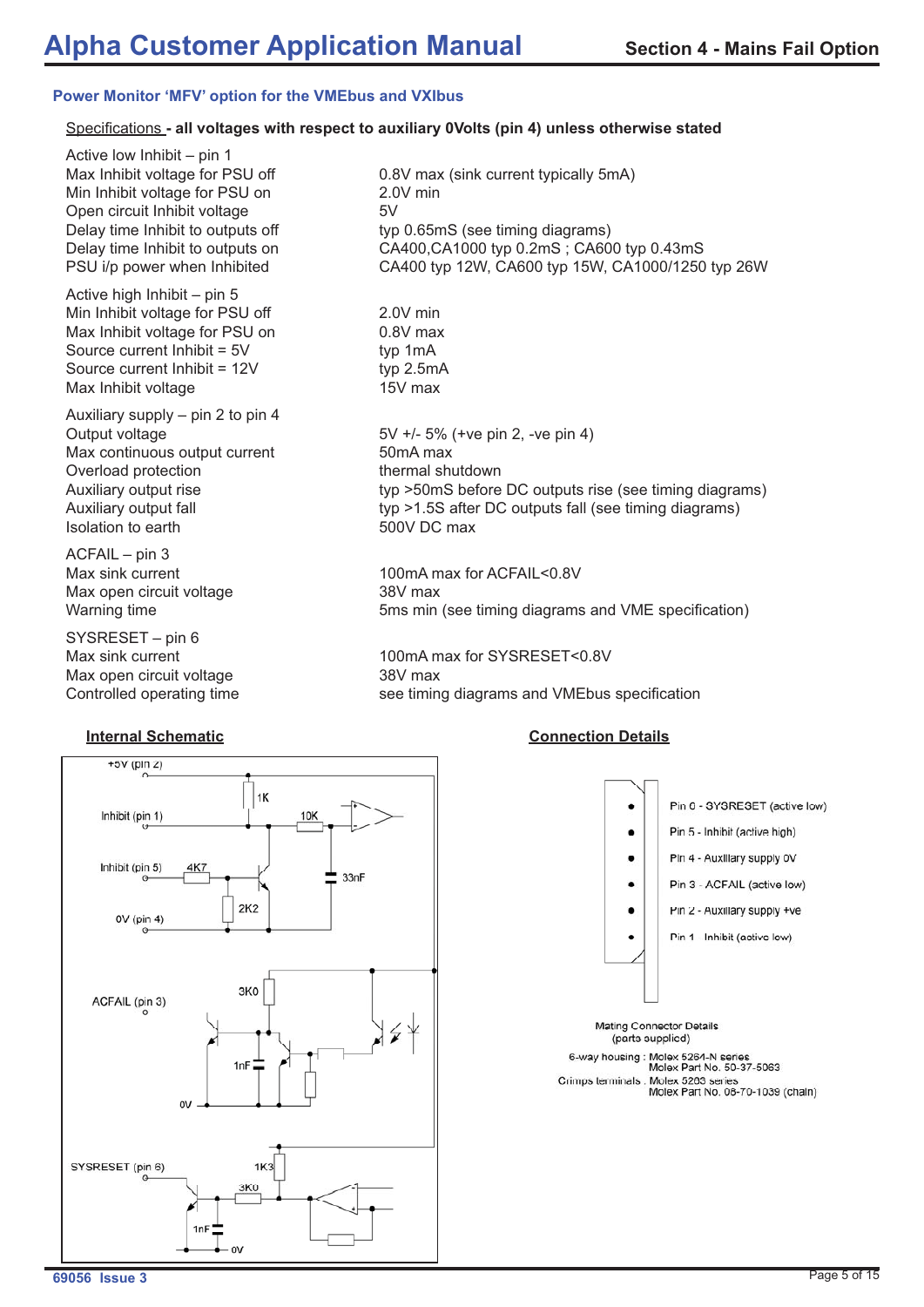# **Typical Application Circuits**

Active low inhibit/enable with switch / relay contact or open collector transistor



Pin 6 - not used

- Pin 5 Inhibit / Enable (active high)
- Pin 4 Auxillary supply 0V
- Pin 3 Mains Fail signal Pin 2 - Auxillary supply +ve
- Pin 1 Inhibit / Enable (active low)



Active high inhibit/enable with switch / relay

contact or open collector transistor

- Pin 6 not used
- Pin 5 Inhibit / Enable (active high)
- Pin 4 Auxillary supply 0V
- Pin 3 Mains Fail signal
- Pin 2 Auxillary supply +ve
- Pin 1 Inhibit / Enable (active low)

Mains Fail Warning (MF, MFL, MFE options)

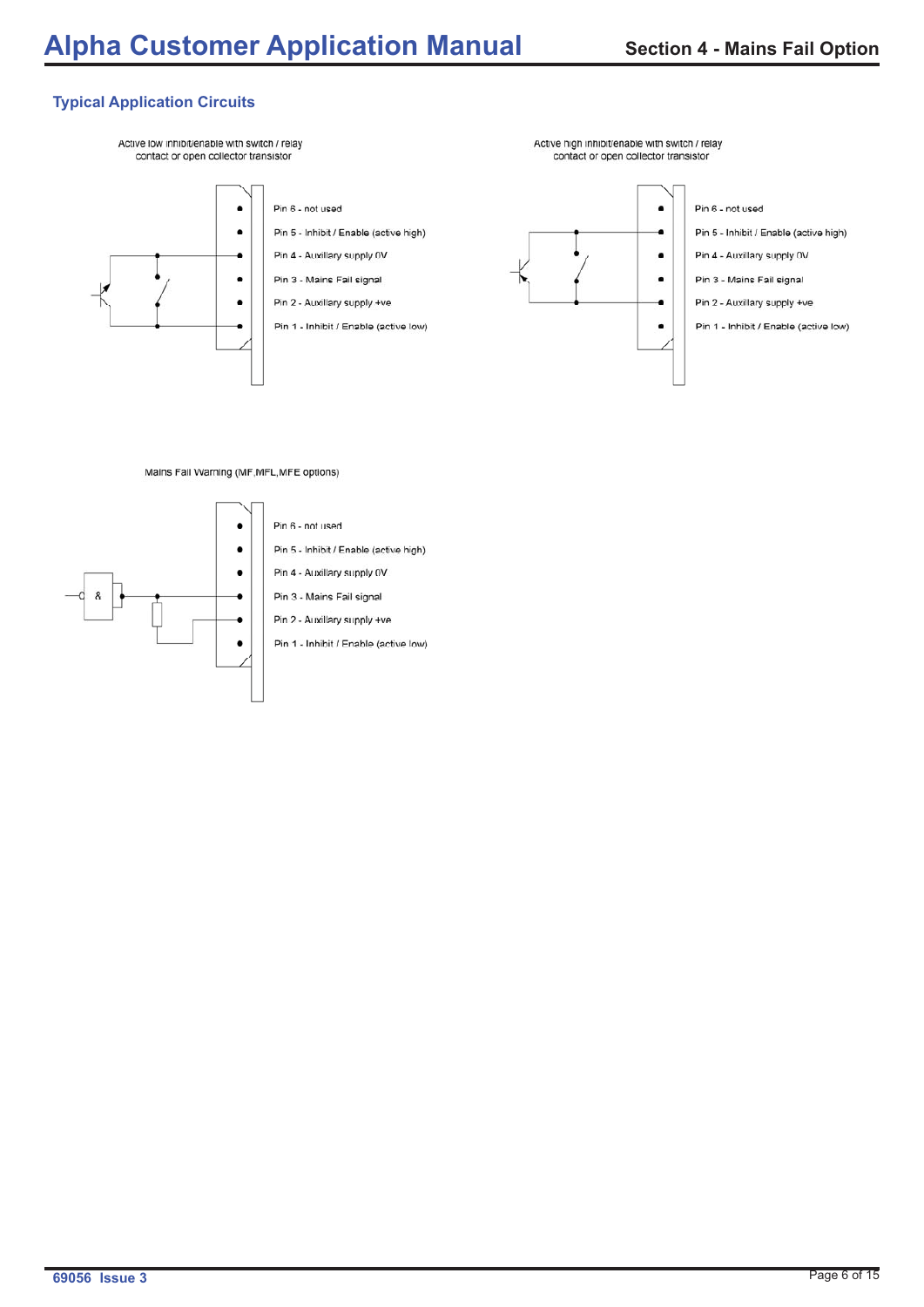# **Typical Timing Diagrams – Mains Fail Signal**

Alpha 400 typical timing at switch-off (230V, 400W, ambient=25DegC)



**10mS per division Typical initial hold-up = 29mS Typical initial warning time = 15mS**

Alpha 600 typical timing at switch-off (230V, 600W, ambient=25DegC

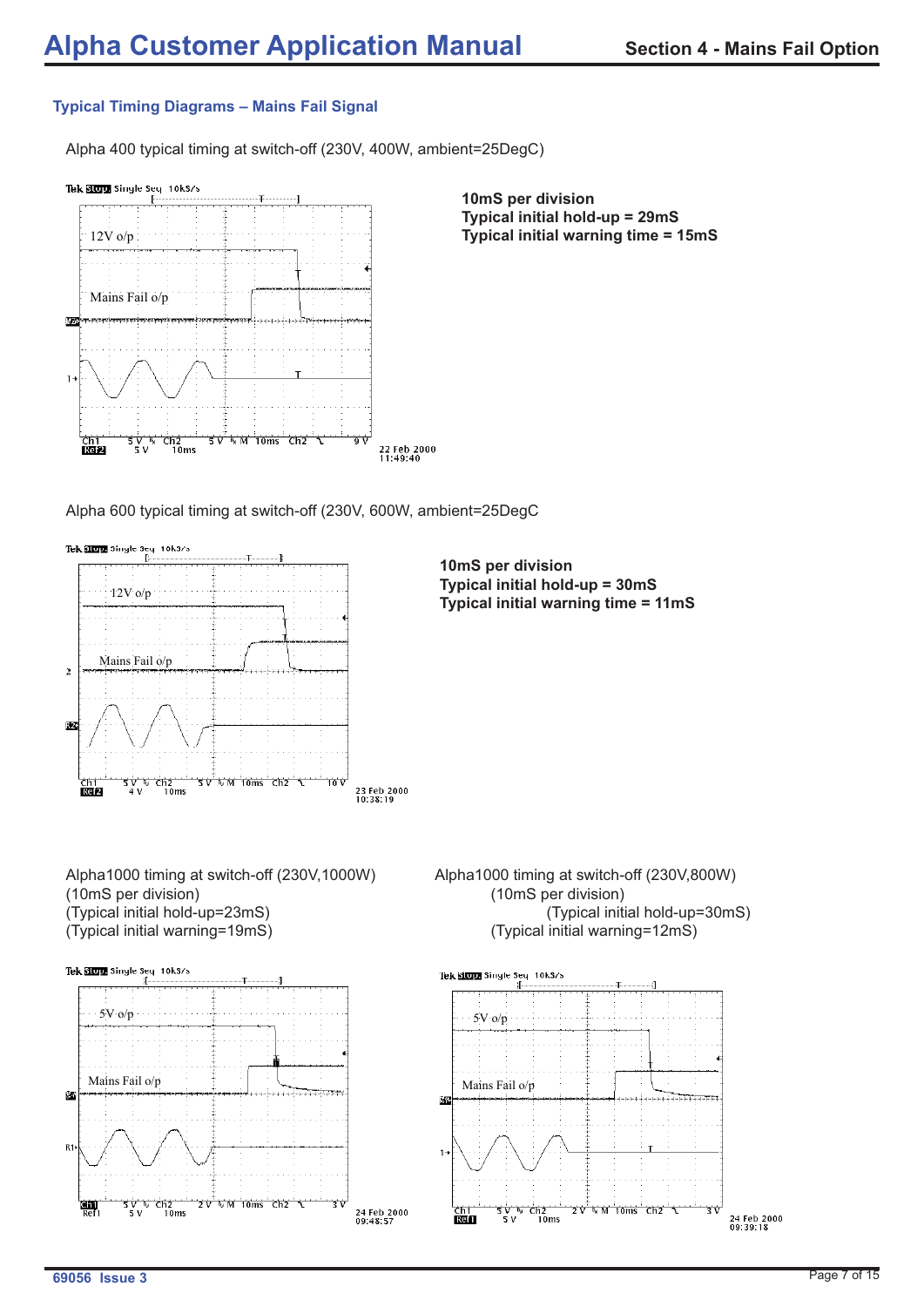# **Typical Timing Diagrams – Converter Inhibit**



CA600 Converter Inhibit to output rise delay CA600 Converter Inhibit to output fall delay



CA1000 Converter Inhibit-output rise delay CA1000 Converter Inhibit-output fall delay (500uS per division, delay typically 180uS) (500uS per division, delay typically 650uS)



CA400 Converter Inhibit to output rise delay CA400 Converter Inhibit to output fall delay (500uS per division, delay typically 220uS) (500uS per division, delay typically 650uS)



(500uS per division, delay typically 430uS) (500uS per division, delay typically 660uS)



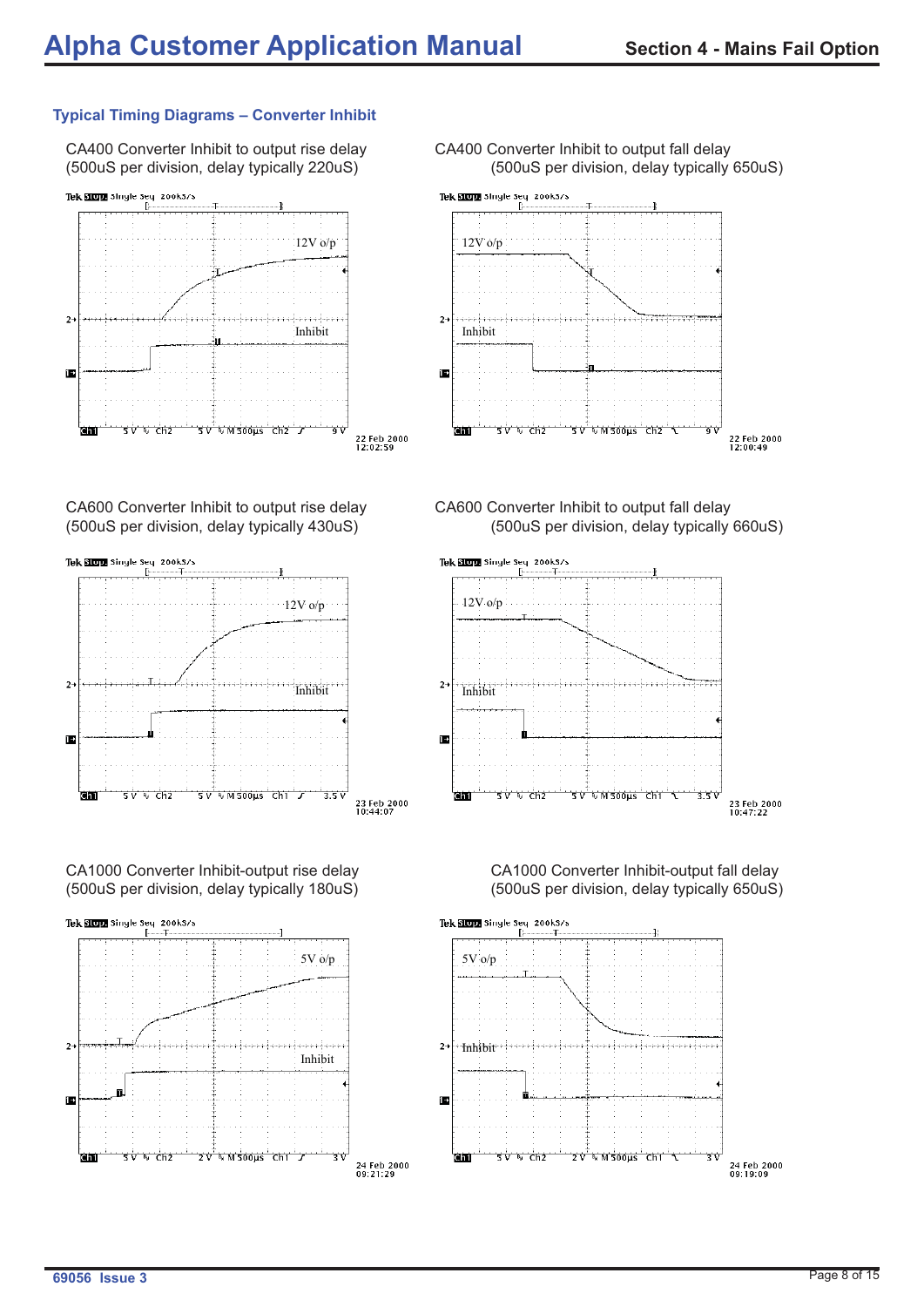# **Typical Timing Diagrams – Alpha 400 Auxillary Supply**

(50mS per div, 5V aux delay typ 107mS) (50mS per div, 5V aux delay typ 180mS)



CA400 5V auxiliary & output fall (230Vac) (1Sec per div, 5V aux delay typ 2.75Sec)



CA400 5V auxiliary & output rise (230Vac) CA400 5V auxiliary & output rise (100Vac)

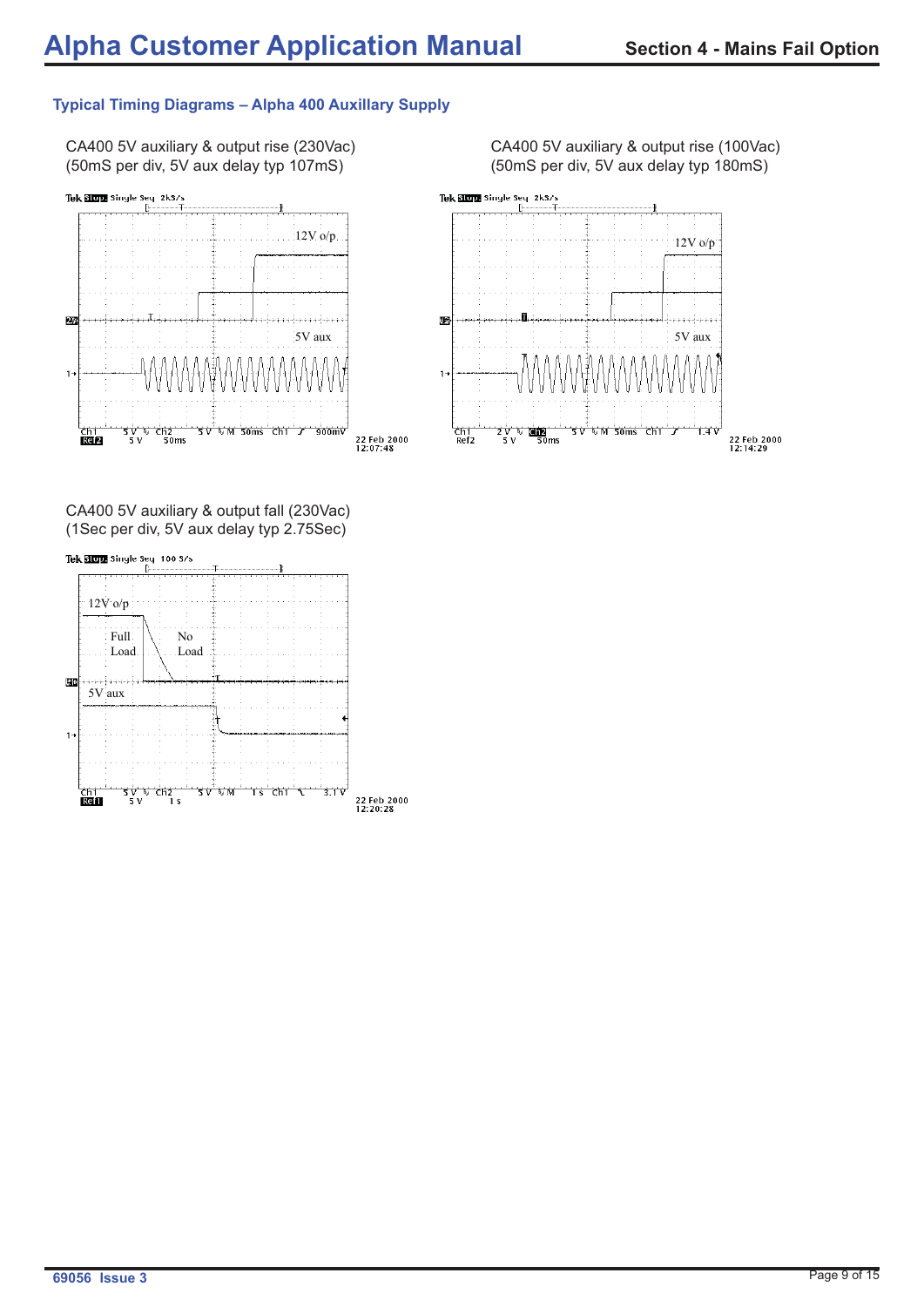# **Typical Timing Diagrams – Alpha 600 Auxillary Supply**



CA600 5V auxiliary & output fall (230Vac) (1Sec per div, 5V aux delay typ 1.8Sec)



CA600 5V auxiliary & output rise (230Vac) CA600 5V auxiliary & output rise (100Vac)<br>(50mS per div, 5V aux delay typ 110mS) (50mS per div, 5V aux delay typ 120mS) (50mS per div, 5V aux delay typ 120mS)

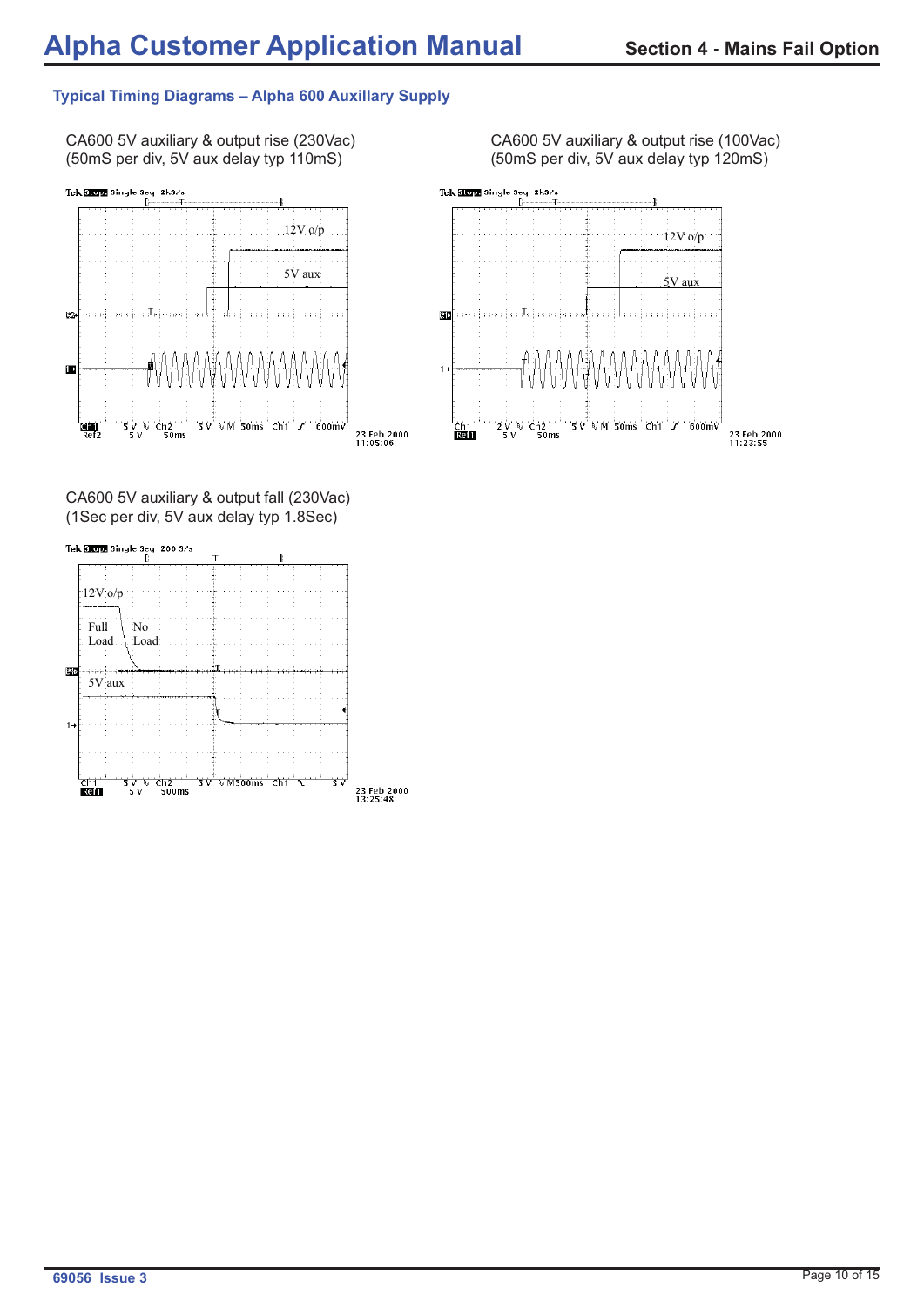## **Typical Timing Diagrams – Alpha 1000/1250 Auxillary Supply**

CA1000 5V auxiliary & output rise (230Vac) CA1000 5V auxiliary & output rise (100Vac) (50mS per division) (50mS per division) (5V auxiliary delay typically 170mS) (5V auxiliary delay typically 220mS)

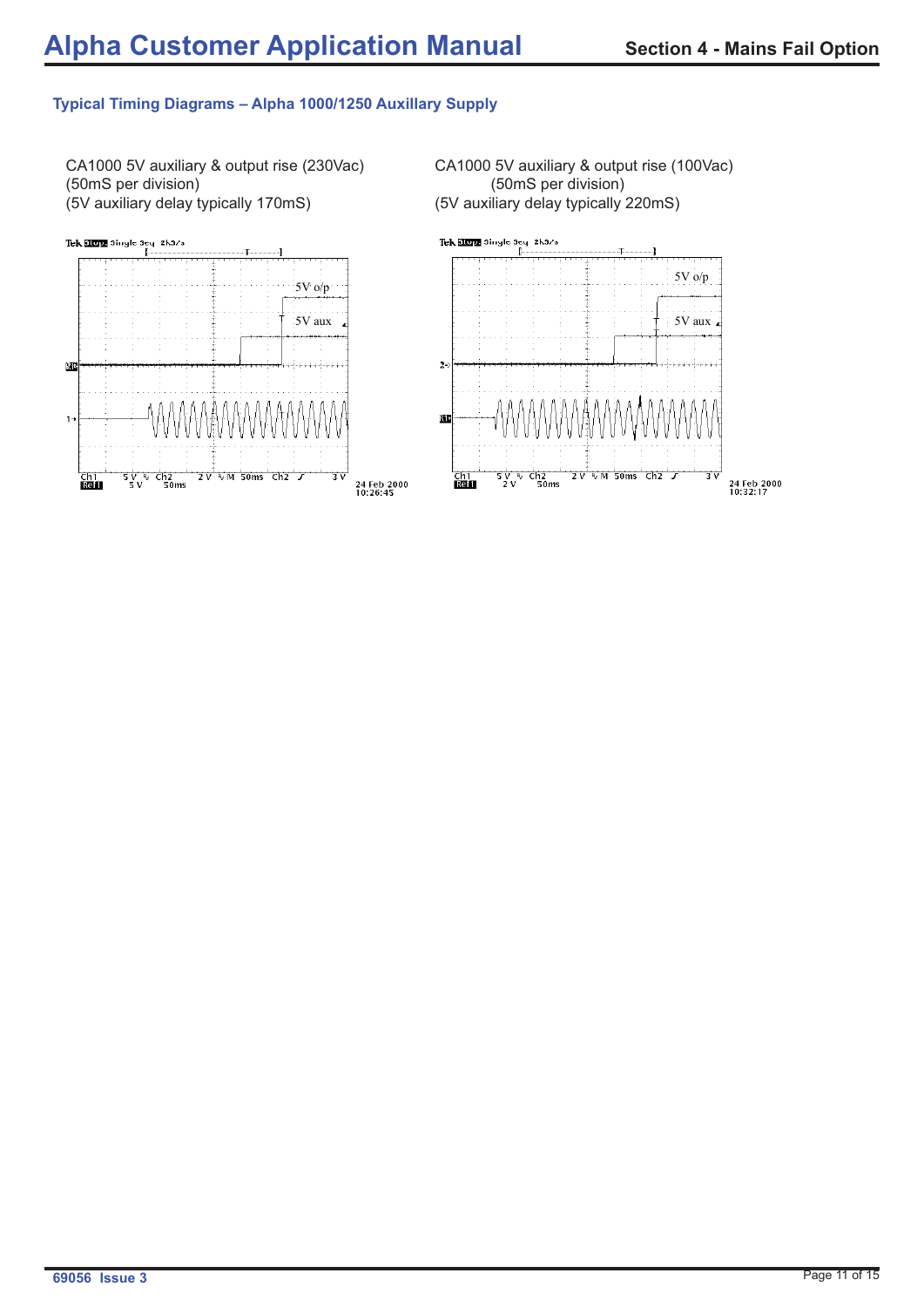### **Typical Timing Diagrams – Controlled ACFAIL & SYSRESET Signals**

VMEbus SPECIFICATION.



**POWER UP. System power restart timing.**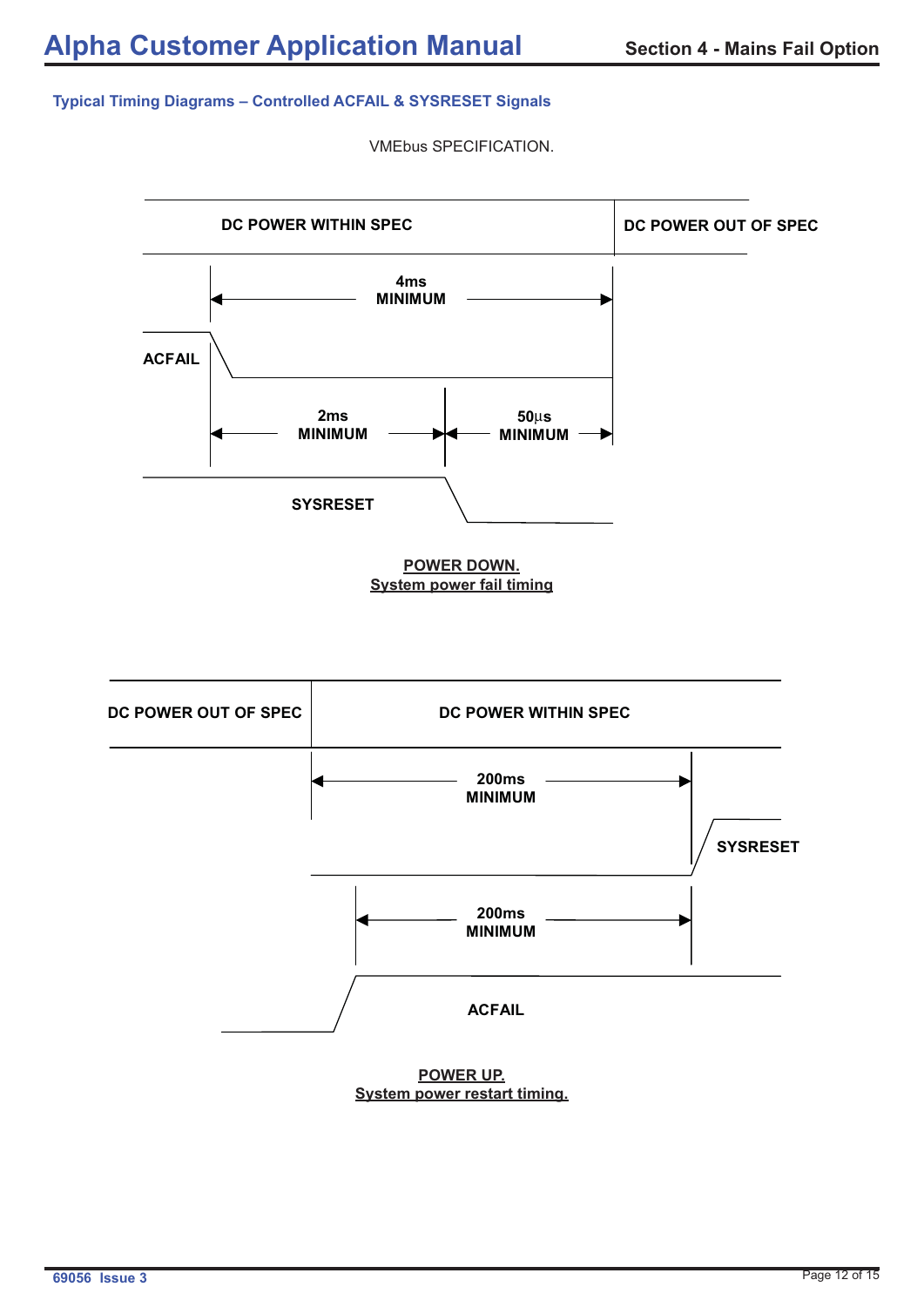# **Typical Timing Diagrams – Controlled ACFAIL & SYSRESET Signals**

Alpha 400 typical timing at Power Up and Power Down (230V, 400W, ambient=25°C). ACFAIL signal prior to power down » 15ms 10ms per Division



Controlled SYSRESET on Power Up.

Chn. 2 ACFAIL, Chn. 1 SYSRESET.

On Power Up, SYSRESET driven low until AC power and DC power within spec, after which SYSRESET is held low for a period of 200ms minimum.

Typical duration 240ms.

40ms per Division

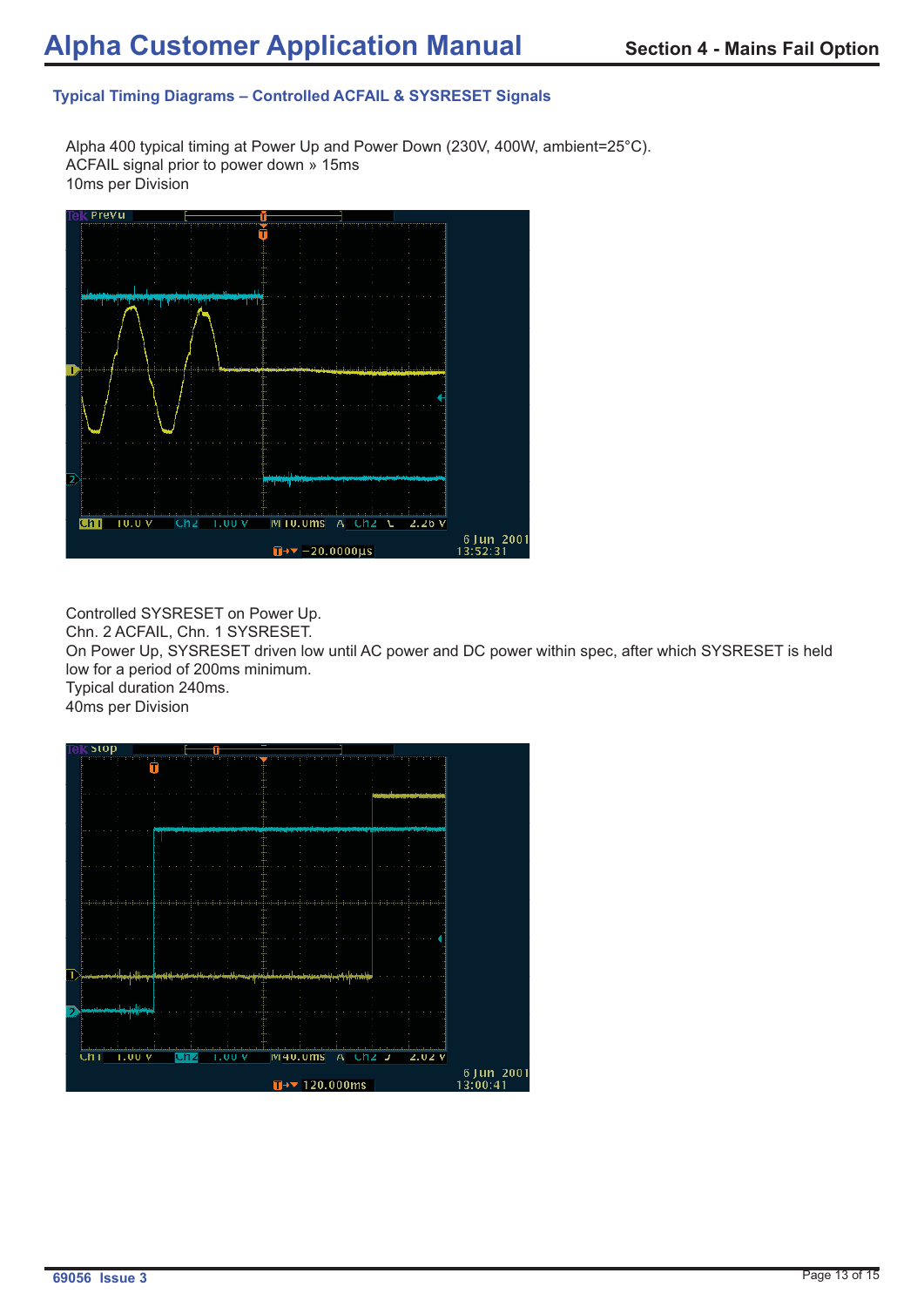# **Typical Timing Diagrams – Controlled ACFAIL & SYSRESET Signals**

Controlled SYSRESET on Power Down. Chn. 2 ACFAIL, Chn. 1 SYSRESET. On Power Down or if the DC O/P voltage falls out of spec the SYSRESET is driven low at a specified interval of 2ms minimum after the event. Typical Duration 2.5ms. 400ms per Division



5V O/P after SYSRESET driven low, minimum specified 50ms before 5V O/P falls below spec. Chn 1 SYSRESET, Chn 2 5V O/P. Typical 10ms hold up, 400W Alpha. 10ms per Division